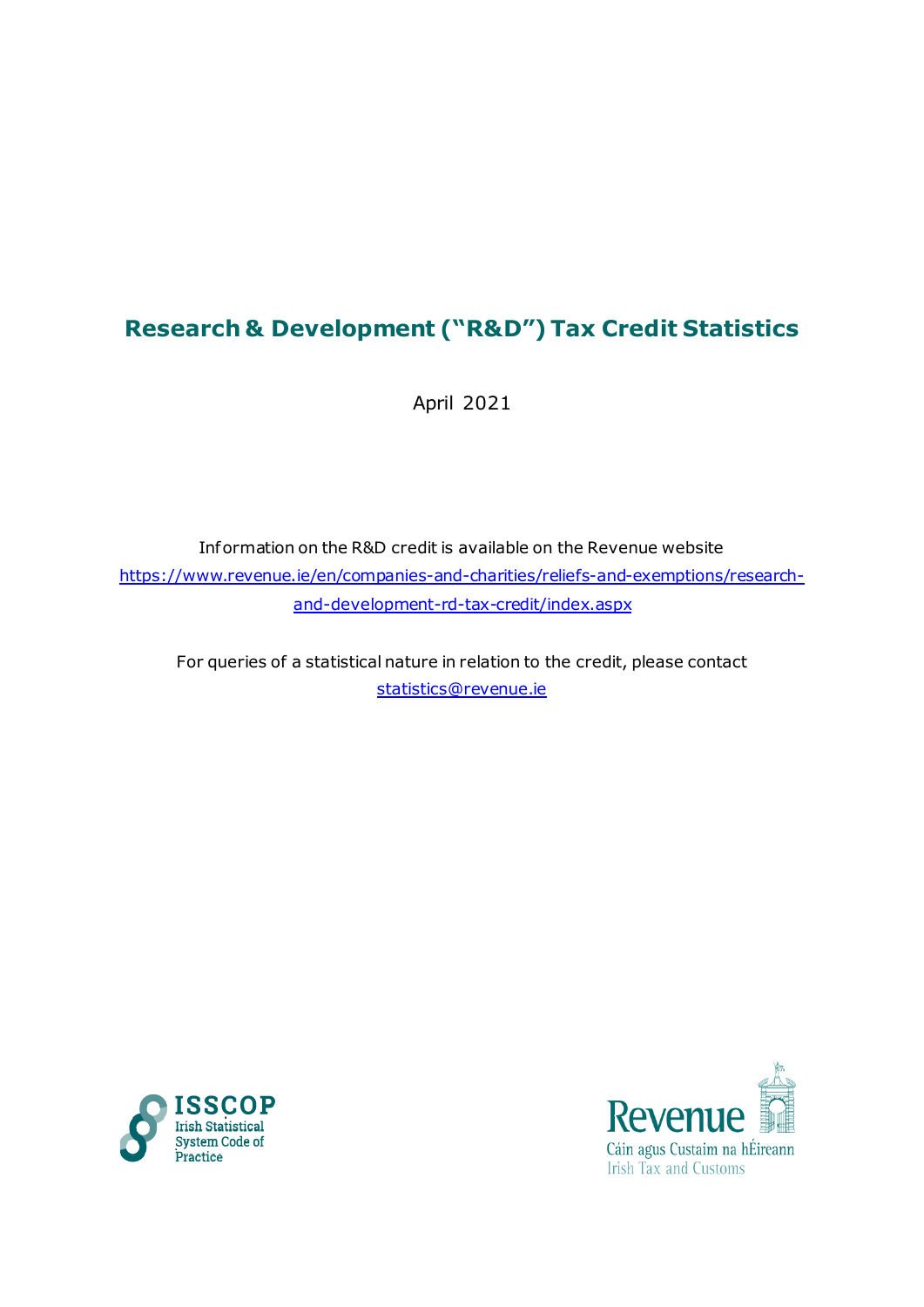Sections 766 and 766A of the Taxes Consolidation Act 1997 provide for a tax credit in respect of qualifying expenditure on Research & Development ("R&D"). This credit was introduced in 2004.

The R&D tax credit must be used initially to reduce the Corporation Tax liability of the company for the accounting period in which the relevant expenditure is incurred. Any unused amount may be carried forward and used to reduce the Corporation Tax of following accounting periods. Where an excess remains, instead of carrying forward that excess, a company may claim to use it to reduce the Corporation Tax of the preceding accounting period. If any excess still remains it may still be carried forward and used to reduce the Corporation Tax of succeeding accounting periods. In the event that there is no Corporation Tax liability in the current year, the company may claim to have the amount of that excess paid to them by Revenue in 3 instalments over a period of 33 months from the end of the accounting period in which the expenditure was incurred.

\*\*\*\*

The tables on the next page show amounts of allowable R&D expenditure, the amounts of the R&D credit *claimed* by companies and cost of the R&D credit to the Exchequer each year.

The following pages provide further breakdowns of the Exchequer cost of the R&D credit by the accounting period and payable credit components, by the size of claims and by the characteristics of the claimant companies.

Where small number of cases are involved, Revenue must restrict the information provided to protect confidentiality of taxpayer information in line with Statistical Disclosure Controls [\(https://www.revenue.ie/en/corporate/information-about](https://www.revenue.ie/en/corporate/information-about-revenue/statistics/about/statistical-disclosure-control.aspx)[revenue/statistics/about/statistical-disclosure-control.aspx](https://www.revenue.ie/en/corporate/information-about-revenue/statistics/about/statistical-disclosure-control.aspx)).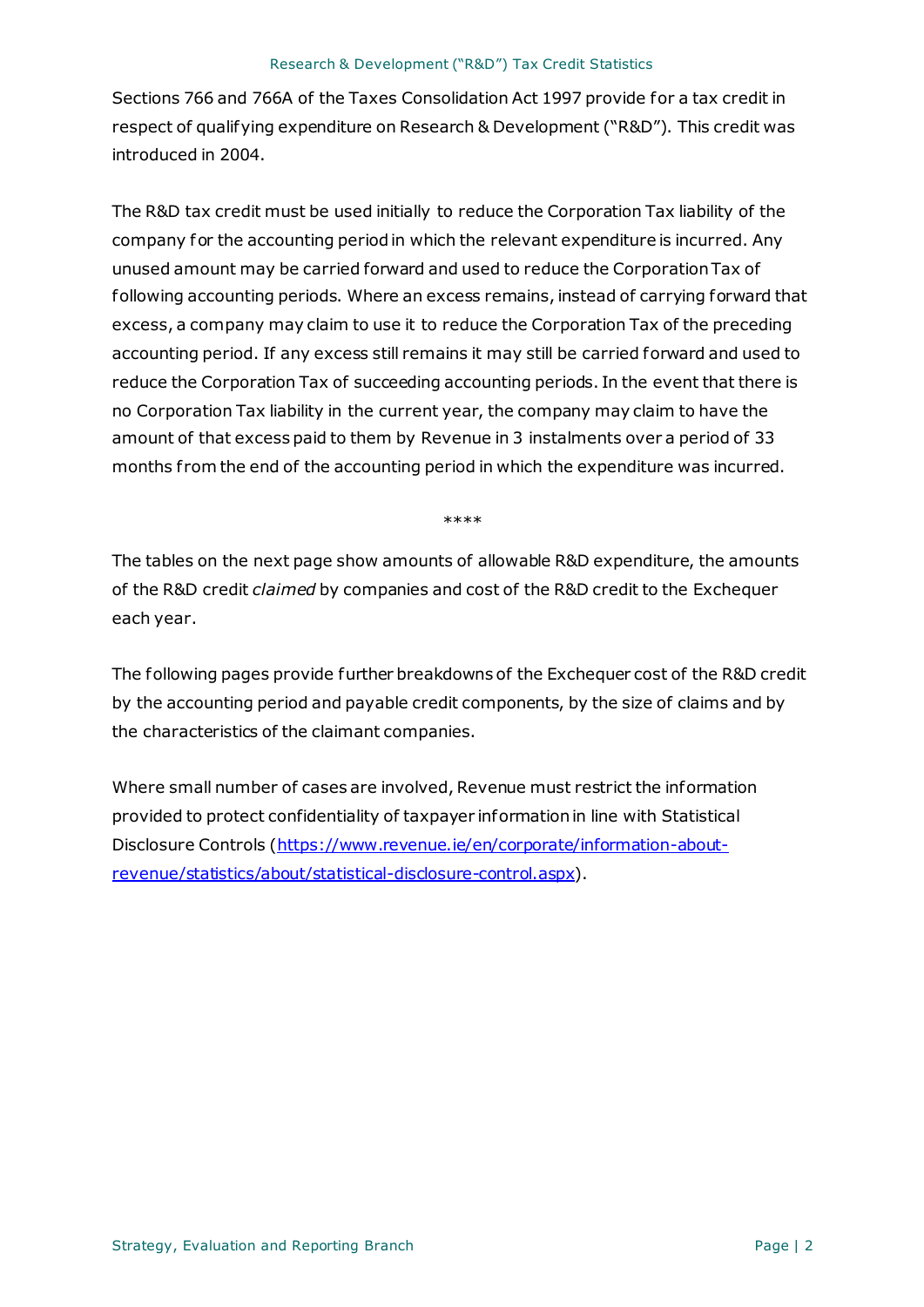#### **Amount of Allowable R&D Expenditure**

|      | <b>Total Value of</b><br><b>Expenditure</b> | Of which:                       |                          |  |  |  |  |  |  |
|------|---------------------------------------------|---------------------------------|--------------------------|--|--|--|--|--|--|
| Year | $\epsilon$ m                                | <b>Small/Medium Enterprises</b> | <b>Large Enterprises</b> |  |  |  |  |  |  |
|      |                                             | $\epsilon$ m                    | $\epsilon$ m             |  |  |  |  |  |  |
| 2012 | 1,384                                       | 643                             | 741                      |  |  |  |  |  |  |
| 2013 | 2,340                                       | 663                             | 1,677                    |  |  |  |  |  |  |
| 2014 | 2,757                                       | 690                             | 2,067                    |  |  |  |  |  |  |
| 2015 | 2,430                                       | 607                             | 1,823                    |  |  |  |  |  |  |
| 2016 | 1,798                                       | 614                             | 1,184                    |  |  |  |  |  |  |
| 2017 | 1,696                                       | 689                             | 1,006                    |  |  |  |  |  |  |
| 2018 | 1,171                                       | 522                             | 649                      |  |  |  |  |  |  |
| 2019 | 2,602                                       | 801                             | 1,801                    |  |  |  |  |  |  |

#### **Total R&D Credit Claimed**

|      | <b>Total Value of Claim</b> | Of which:                         |                               |  |  |  |  |  |  |
|------|-----------------------------|-----------------------------------|-------------------------------|--|--|--|--|--|--|
| Year | $\epsilon$ m                | <b>Earned in Previous</b><br>Year | <b>Earned in Current Year</b> |  |  |  |  |  |  |
|      |                             | $\epsilon$ m                      | $\epsilon$ m                  |  |  |  |  |  |  |
| 2012 | 611.9                       | 284.1                             | 327.8                         |  |  |  |  |  |  |
| 2013 | 911.5                       | 324.9                             | 586.6                         |  |  |  |  |  |  |
| 2014 | 1,145.2                     | 475.4                             | 669.8                         |  |  |  |  |  |  |
| 2015 | 1,193.3                     | 584.8                             | 608.5                         |  |  |  |  |  |  |
| 2016 | 984.6                       | 534.5                             | 450.2                         |  |  |  |  |  |  |
| 2017 | 729.2                       | 304.1                             | 425.1                         |  |  |  |  |  |  |
| 2018 | 474.8                       | 175.0                             | 299.8                         |  |  |  |  |  |  |
| 2019 | 976.4                       | 325.9                             | 650.5                         |  |  |  |  |  |  |

*Also included in the tax returns for 2019 is information in respect of R&D tax credits available to claim in later years after application of Section 766B, amountingto €316m.*

#### **Overall Cost of the R&D Credit**

| Year | <b>Total Exchequer Cost</b> | <b>Number of Companies</b> |
|------|-----------------------------|----------------------------|
|      | $\epsilon$ m                |                            |
| 2004 | 70                          | 73                         |
| 2005 | 65                          | 135                        |
| 2006 | 75                          | 141                        |
| 2007 | 166                         | 479                        |
| 2008 | 146                         | 582                        |
| 2009 | 216                         | 900                        |
| 2010 | 224                         | 1,172                      |
| 2011 | 261                         | 1,409                      |
| 2012 | 282                         | 1,543                      |
| 2013 | 421                         | 1,576                      |
| 2014 | 553                         | 1,570                      |
| 2015 | 708                         | 1,535                      |
| 2016 | 670                         | 1,506                      |
| 2017 | 448                         | 1,505                      |
| 2018 | 355                         | 1,303                      |
| 2019 | 626                         | 1,601                      |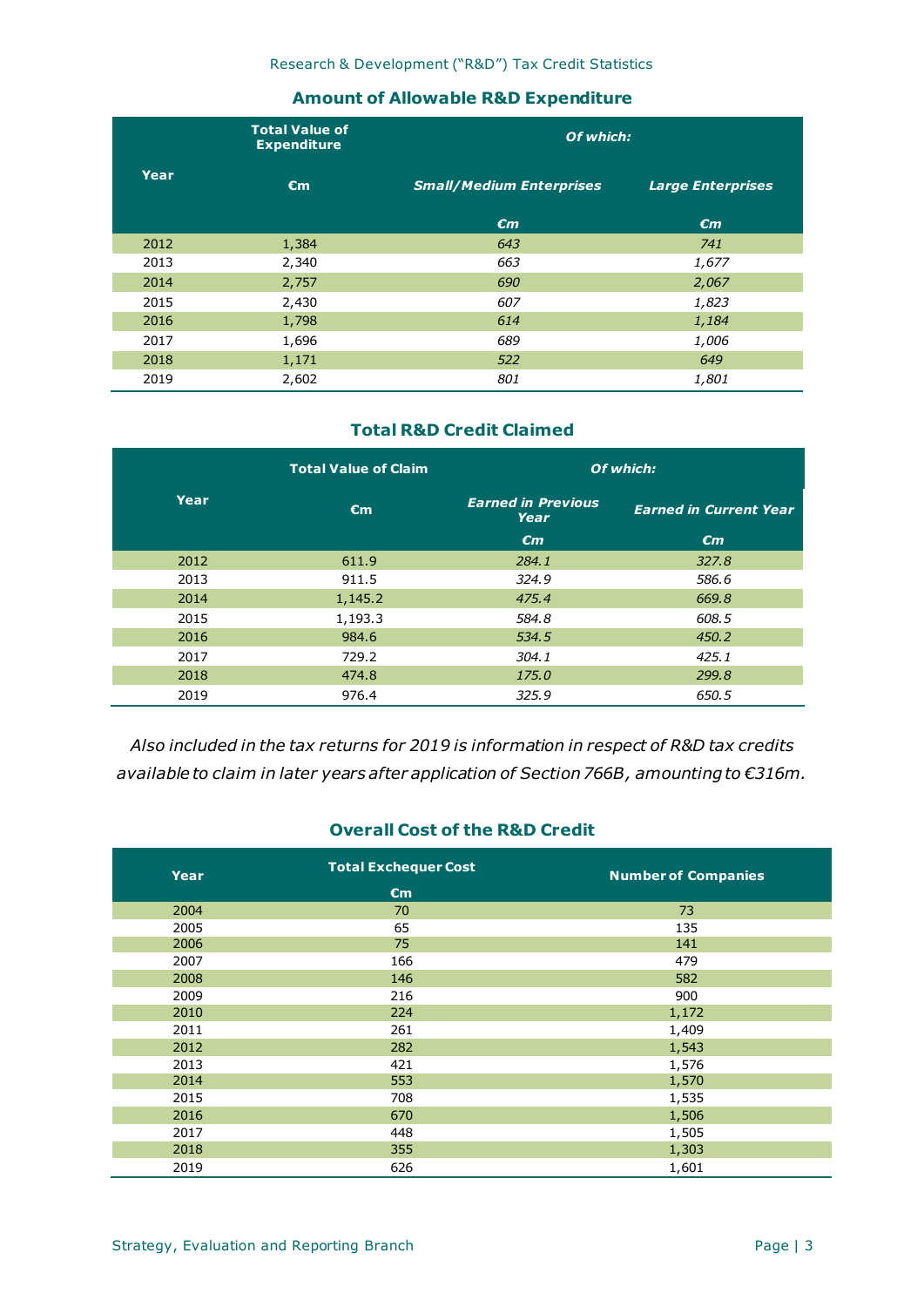## **Breakdown of the cost of the R&D credit by amount offset and payable**

|                                                  | 2012           |               | 2013           |               | 2014          |              |              | 2015          |              | 2016          |              | 2017          | 2018         |               |
|--------------------------------------------------|----------------|---------------|----------------|---------------|---------------|--------------|--------------|---------------|--------------|---------------|--------------|---------------|--------------|---------------|
| <b>Description</b>                               | $\epsilon$ m   | $\frac{9}{6}$ | $\epsilon$ m   | $\frac{9}{6}$ | $\frac{6}{6}$ | $\epsilon$ m | $\epsilon$ m | $\frac{9}{6}$ | $\epsilon$ m | $\frac{O}{O}$ | $\epsilon$ m | $\frac{O}{O}$ | $\epsilon$ m | $\frac{6}{6}$ |
| Used in the<br>current accounting<br>period      | 142            | 50%           | 182            | 43%           | 227           | 41%          | 349          | 49%           | 434          | 64%           | 297          | 66%           | 246          | 69%           |
| Carried back to<br>previous<br>accounting period | $\overline{4}$ | $1\%$         | $\overline{4}$ | $1\%$         | $\mathbf{1}$  | $0\%$        | $\leq$ 1     | 0%            | $\lt 1$      | 0%            | $\leq$ 1     | $0\%$         | $\leq$ 1     | 0%            |
| Converted into 1st<br>payable credit             | 54             | 19%           | 133            | 32%           | 146           | 26%          | 86           | 12%           | 52           | 8%            | 55           | 12%           | 43           | 12%           |
| Converted into<br>2nd payable credit             | 50             | 18%           | 56             | 13%           | 131           | 24%          | 145          | 21%           | 85           | 13%           | 50           | 11%           | 37           | 10%           |
| Converted into 3rd<br>payable credit             | 33             | 12%           | 46             | 11%           | 49            | 9%           | 128          | 18%           | 99           | 15%           | 47           | 10%           | 28           | 8%            |
| <b>Total</b>                                     | 282            | 100%          | 421            | 100%          | 553           | 100%         | 708          | 100%          | 670          | 100%          | 448          | 100%          | 355          | 100%          |

| <b>Description</b>                                     | 2019  |                |  |  |  |  |
|--------------------------------------------------------|-------|----------------|--|--|--|--|
|                                                        | €m    | $\mathbf{O}_0$ |  |  |  |  |
| Used in the current<br>accounting period               | 429   | 68%            |  |  |  |  |
| Carried back to<br>previous accounting<br>period       | $<$ 1 | $0\%$          |  |  |  |  |
| Converted into 1st<br>payable credit                   | 80    | 13%            |  |  |  |  |
| Converted into 2nd<br>payable credit                   | 69    | 11%            |  |  |  |  |
| Converted into 3rd<br>payable credit                   | 51    | 8%             |  |  |  |  |
| Total                                                  | 629   | 100%           |  |  |  |  |
| There is a sloughest of $C2$ of $6a$ $2010$<br>$\star$ |       |                |  |  |  |  |

\* There is a clawback of €3m for 2019 not included in the total Amount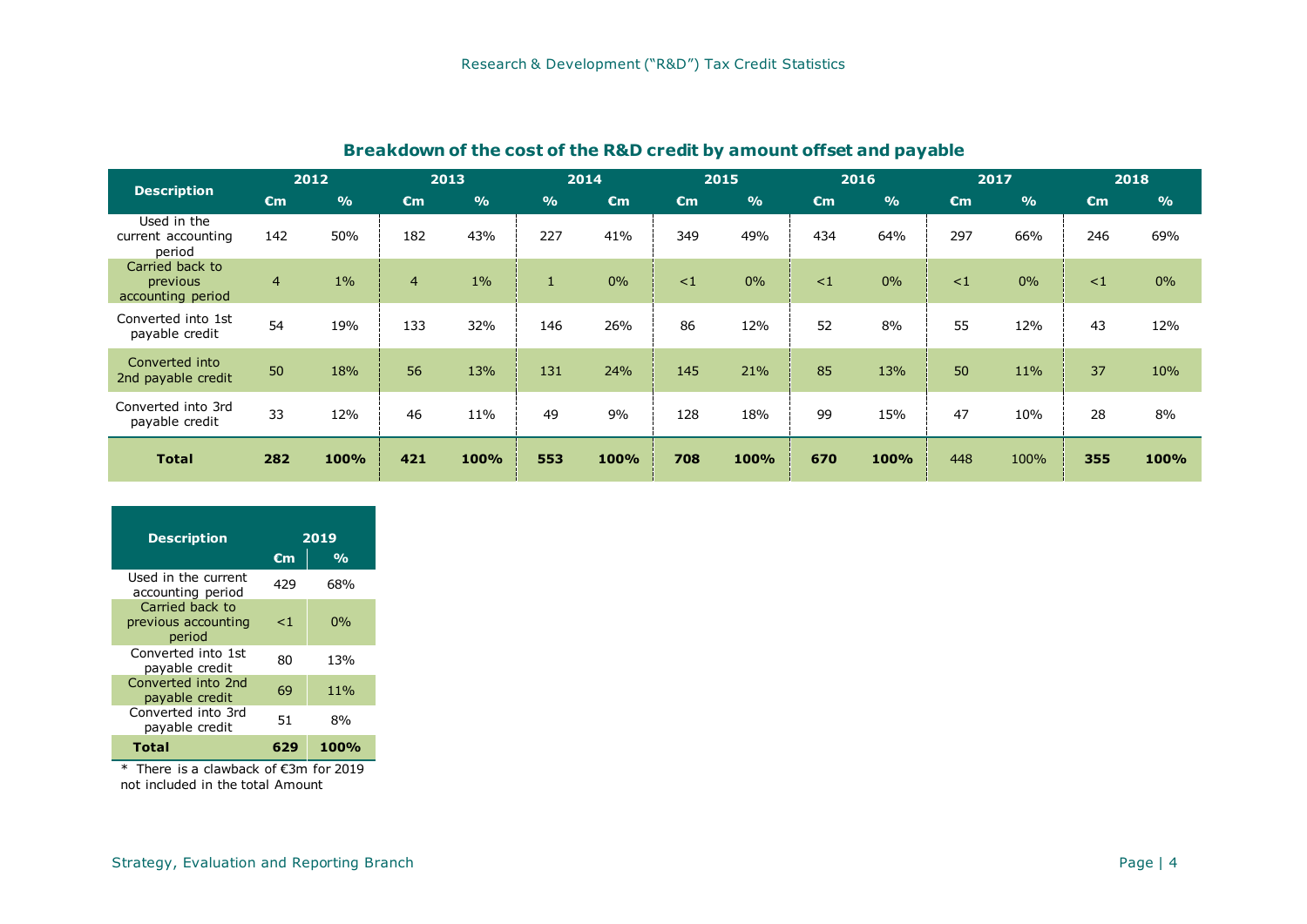#### **Breakdown of the R&D credit by value of credit used and Corporation Tax ("CT") liability of the claimant**

|                                       | 2012<br>2013                            |                                        |                                         | 2014                                   |                                         | 2015                                          |                                         | 2016                                   |                                         | 2017                                          | 2018                                    |                                        |                                         |                                               |
|---------------------------------------|-----------------------------------------|----------------------------------------|-----------------------------------------|----------------------------------------|-----------------------------------------|-----------------------------------------------|-----------------------------------------|----------------------------------------|-----------------------------------------|-----------------------------------------------|-----------------------------------------|----------------------------------------|-----------------------------------------|-----------------------------------------------|
| <b>Value of</b><br><b>Credit Used</b> | <b>Number</b><br>of<br><b>Claimants</b> | <b>CT</b><br>Liability<br>$\epsilon$ m | <b>Number</b><br>of<br><b>Claimants</b> | <b>CT</b><br>Liability<br>$\epsilon$ m | <b>Number</b><br>of<br><b>Claimants</b> | <b>CT</b><br><b>Liability</b><br>$\epsilon$ m | <b>Number</b><br>of<br><b>Claimants</b> | <b>CT</b><br>Liability<br>$\epsilon$ m | <b>Number</b><br>of<br><b>Claimants</b> | <b>CT</b><br><b>Liability</b><br>$\epsilon$ m | <b>Number</b><br>of<br><b>Claimants</b> | <b>CT</b><br>Liability<br>$\epsilon$ m | <b>Number</b><br>of<br><b>Claimants</b> | <b>CT</b><br><b>Liability</b><br>$\epsilon$ m |
| $E1$ to<br>€10,000                    | 347                                     | 6                                      | 312                                     | $\overline{7}$                         | 315                                     | 4                                             | 300                                     | 9                                      | 284                                     | 47                                            | 273                                     | $\overline{7}$                         | 235                                     | 5                                             |
| €10,001 to<br>€100,000                | 805                                     | 71                                     | 838                                     | 74                                     | 829                                     | 94                                            | 796                                     | 69                                     | 786                                     | 64                                            | 779                                     | 103                                    | 688                                     | 114                                           |
| €100,001 to<br>€200,000               | 163                                     | 42                                     | 186                                     | 48                                     | 195                                     | 152                                           | 196                                     | 58                                     | 207                                     | 146                                           | 198                                     | 97                                     | 151                                     | 64                                            |
| €200,001 to<br>€300,000               | 67                                      | 104                                    | 68                                      | 50                                     | 68                                      | 54                                            | 69                                      | 141                                    | 71                                      | 113                                           | 62                                      | 75                                     | 64                                      | 108                                           |
| €300,001 to<br>€400,000               | 38                                      | 53                                     | 38                                      | 52                                     | 40                                      | 34                                            | 30                                      | 9                                      | 24                                      | 34                                            | 42                                      | 72                                     | 33                                      | 51                                            |
| €400,001 to<br>€500,000               | 25                                      | 35                                     | 28                                      | 84                                     | 25                                      | 14                                            | 29                                      | 49                                     | 24                                      | 36                                            | 25                                      | 75                                     | 19                                      | 14                                            |
| €500,001 to<br>€1,000,000             | 52                                      | 131                                    | 43                                      | 89                                     | 41                                      | 276                                           | 57                                      | 507                                    | 49                                      | 259                                           | 57                                      | 260                                    | 43                                      | 85                                            |
| €1,000,000+                           | 46                                      | 1,347                                  | 63                                      | 1,035                                  | 57                                      | 1,053                                         | 58                                      | 1,507                                  | 61                                      | 1,754                                         | 69                                      | 2,310                                  | 70                                      | 3,859                                         |
| <b>Total</b>                          | 1,543                                   | 1,789                                  | 1,576                                   | 1,439                                  | 1,570                                   | 1,680                                         | 1,535                                   | 2,349                                  | 1,506                                   | 2,453                                         | 1,505                                   | 2,999                                  | 1,303                                   | 4,300                                         |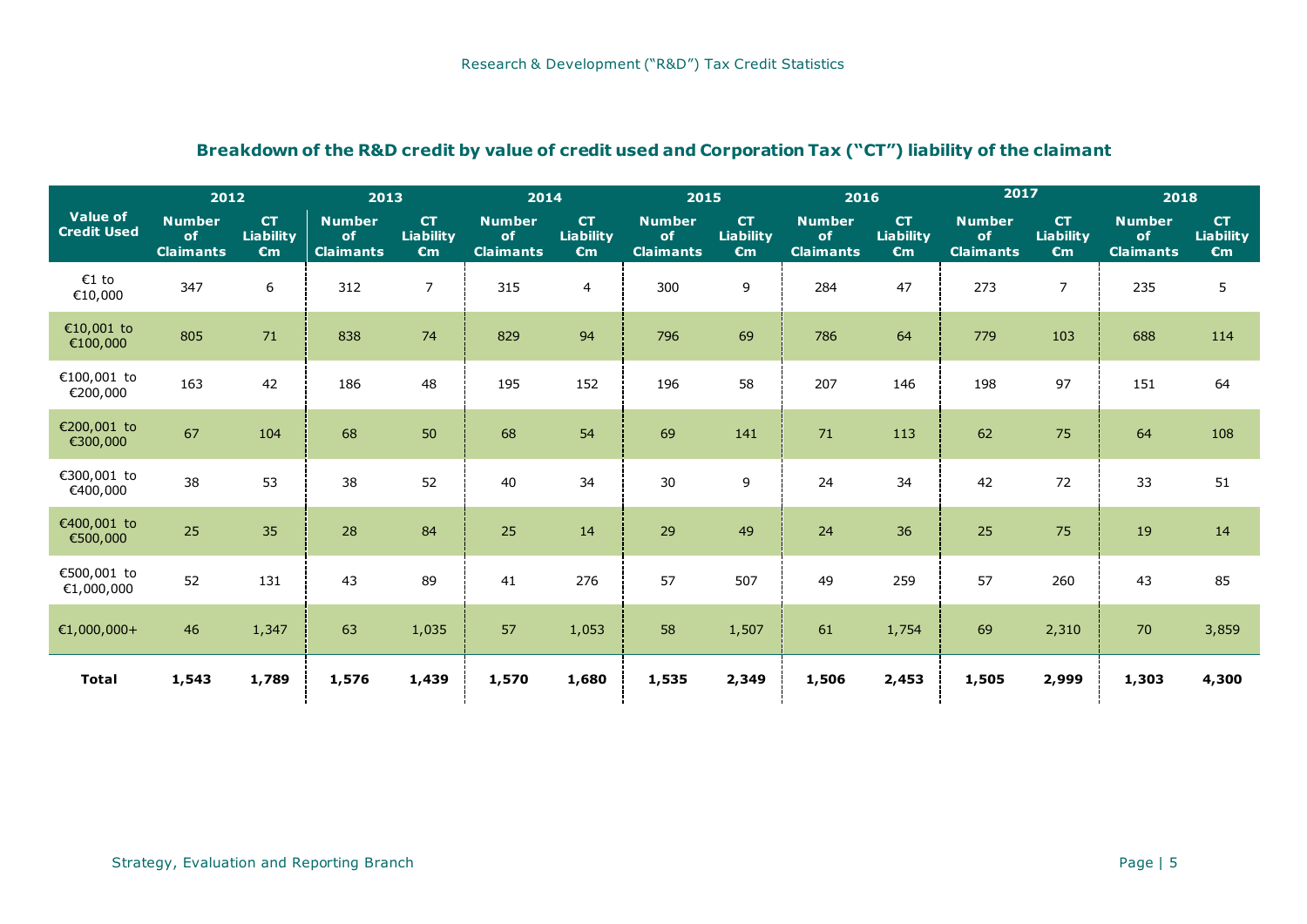|                                       | 2019                                     |                                               |
|---------------------------------------|------------------------------------------|-----------------------------------------------|
| <b>Value of</b><br><b>Credit Used</b> | <b>Number</b><br>of.<br><b>Claimants</b> | <b>CT</b><br><b>Liability</b><br>$\epsilon$ m |
| €1 to<br>€10,000                      | 245                                      | 8                                             |
| €10,001 to<br>€100,000                | 835                                      | 98                                            |
| €100,001 to<br>€200,000               | 190                                      | 45                                            |
| €200,001 to<br>€300,000               | 105                                      | 106                                           |
| €300,001 to<br>€400,000               | 48                                       | 294                                           |
| €400,001 to<br>€500,000               | 29                                       | 56                                            |
| €500,001 to<br>€1,000,000             | 65                                       | 197                                           |
| €1,000,000+                           | 84                                       | 3,608                                         |
| Total                                 | 1,601                                    | 4,412                                         |

#### **Breakdown of the R&D credit by value of credit used and Corporation Tax ("CT") liability of the claimant**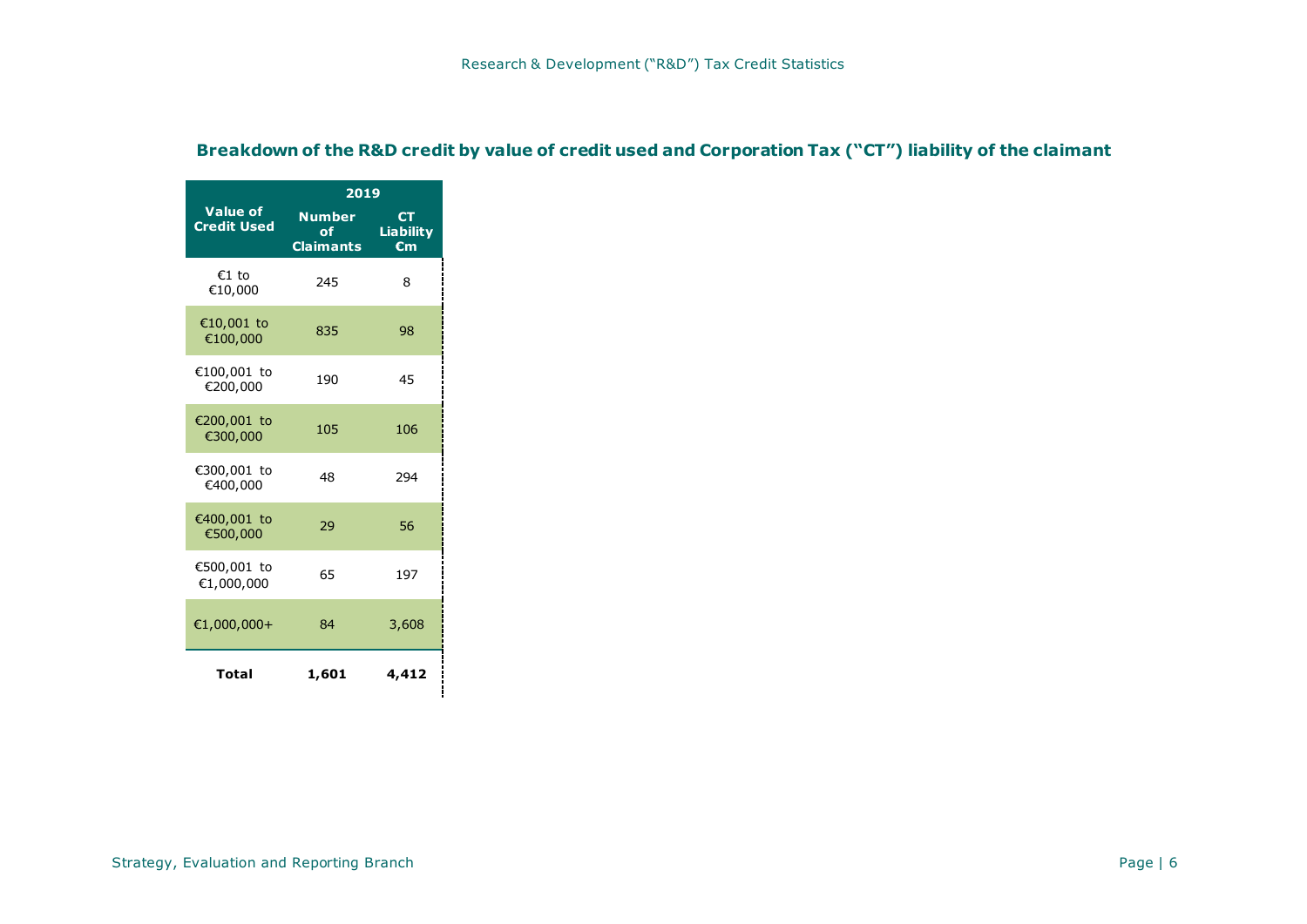|                                                                 | 2012                                    |                                                        | 2013                                    |                                                                   |                                         | 2014                                                              |                                         | 2015                                                              | 2016                                    |                                                        | 2017                                    |                                                                   | 2018                                           |                                                                   |
|-----------------------------------------------------------------|-----------------------------------------|--------------------------------------------------------|-----------------------------------------|-------------------------------------------------------------------|-----------------------------------------|-------------------------------------------------------------------|-----------------------------------------|-------------------------------------------------------------------|-----------------------------------------|--------------------------------------------------------|-----------------------------------------|-------------------------------------------------------------------|------------------------------------------------|-------------------------------------------------------------------|
| <b>Sector</b>                                                   | <b>Number</b><br>of<br><b>Claimants</b> | <b>Cost of</b><br>R&D<br><b>Credit</b><br>$\epsilon$ m | <b>Number</b><br>of<br><b>Claimants</b> | <b>Cost of</b><br><b>R&amp;D</b><br><b>Credit</b><br>$\epsilon$ m | <b>Number</b><br>of<br><b>Claimants</b> | <b>Cost of</b><br><b>R&amp;D</b><br><b>Credit</b><br>$\epsilon$ m | <b>Number</b><br>of<br><b>Claimants</b> | <b>Cost of</b><br><b>R&amp;D</b><br><b>Credit</b><br>$\epsilon$ m | <b>Number</b><br>of<br><b>Claimants</b> | <b>Cost of</b><br>R&D<br><b>Credit</b><br>$\epsilon$ m | <b>Number</b><br>of<br><b>Claimants</b> | <b>Cost of</b><br><b>R&amp;D</b><br><b>Credit</b><br>$\epsilon$ m | <b>Number</b><br><b>of</b><br><b>Claimants</b> | <b>Cost of</b><br><b>R&amp;D</b><br><b>Credit</b><br>$\epsilon$ m |
| Manufacturing                                                   | 492                                     | 137                                                    | 506                                     | 241                                                               | 491                                     | 379                                                               | 487                                     | 526                                                               | 475                                     | 480                                                    | 464                                     | 227                                                               | 410                                            | 174                                                               |
| Information &<br>Communication                                  | 462                                     | 55                                                     | 472                                     | 64                                                                | 152                                     | 59                                                                | 156                                     | 69                                                                | 143                                     | 65                                                     | 518                                     | 71                                                                | 441                                            | 68                                                                |
| Wholesale &<br>Retail Trade                                     | 149                                     | 46                                                     | 161                                     | 57                                                                | 504                                     | 55                                                                | 504                                     | 59                                                                | 503                                     | 64                                                     | 137                                     | 78                                                                | 125                                            | 56                                                                |
| Professional,<br>Scientific &<br>Technical<br><b>Activities</b> | 220                                     | 25                                                     | 225                                     | 33                                                                | 222                                     | 33                                                                | 216                                     | 35                                                                | 223                                     | 43                                                     | 237                                     | 50                                                                | 189                                            | 37                                                                |
| Financial &<br>Insurance                                        | 51                                      | $\overline{7}$                                         | 49                                      | 11                                                                | 47                                      | 10                                                                | 38                                      | 5                                                                 | 32                                      | 5                                                      | 24                                      | 7                                                                 | 22                                             | $\overline{7}$                                                    |
| Administrative<br>& Support<br><b>Services</b>                  | 30                                      | $\overline{2}$                                         | 31                                      | 5                                                                 | 31                                      | $\overline{7}$                                                    | 25                                      | 5 <sup>1</sup>                                                    | 29                                      | 5                                                      | 36                                      | 8                                                                 | 31                                             | 9                                                                 |
| All Other<br>Sectors                                            | 139                                     | 10                                                     | 132                                     | 10                                                                | 123                                     | 10                                                                | 109                                     | 10                                                                | 101                                     | 8                                                      | 89                                      | 6                                                                 | 85                                             | $\overline{4}$                                                    |
| <b>Total</b>                                                    | 1,543                                   | 282                                                    | 1,576                                   | 421                                                               | 1,570                                   | 553                                                               | 1,535                                   | 708                                                               | 1,506                                   | 670                                                    | 1,505                                   | 448                                                               | 1,303                                          | 355                                                               |

# **Breakdown of the R&D credit by the business sector (based on NACE code) of the claimant**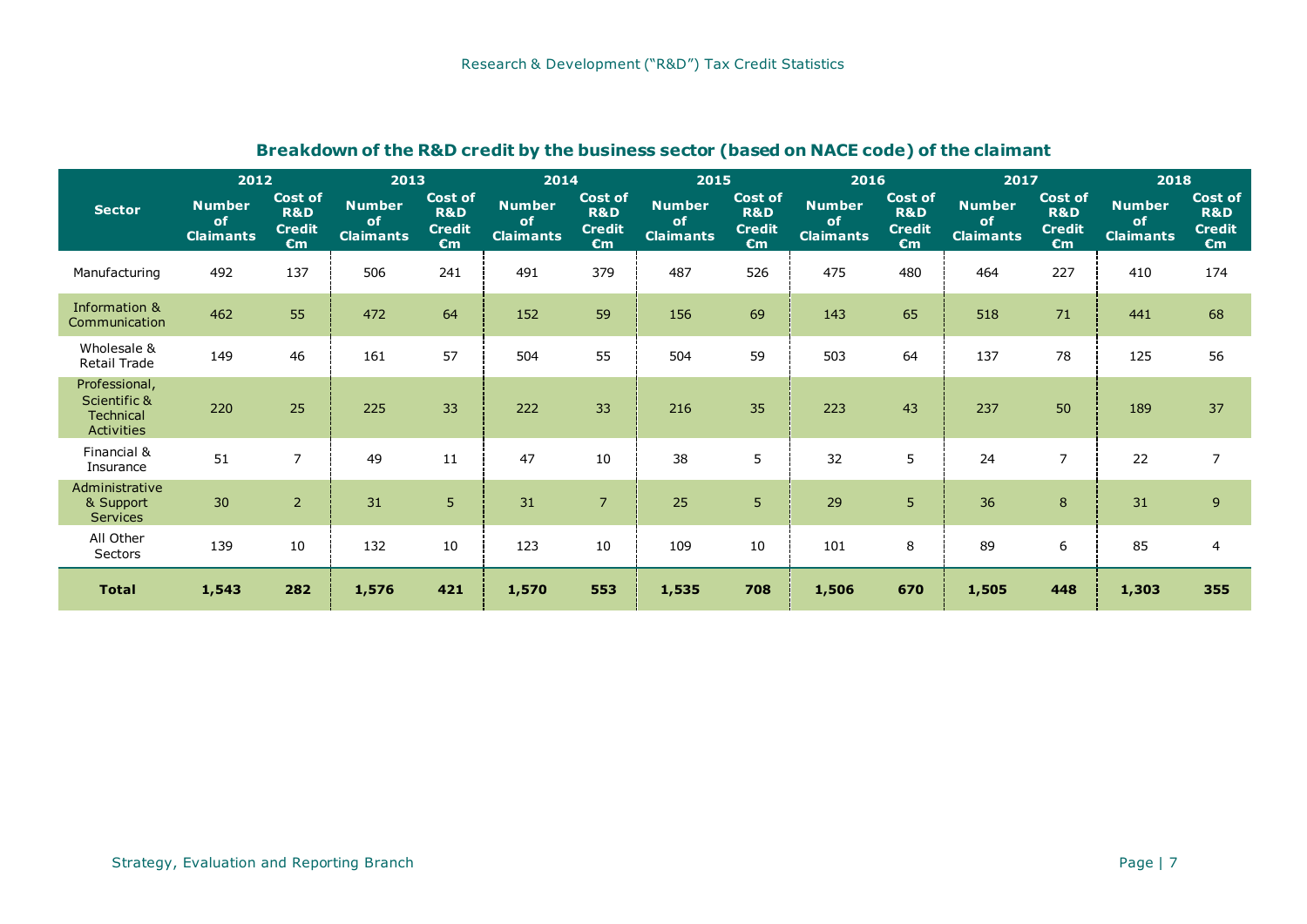|                                                                        | 2019                                    |                                                            |
|------------------------------------------------------------------------|-----------------------------------------|------------------------------------------------------------|
| <b>Sector</b>                                                          | <b>Number</b><br>0f<br><b>Claimants</b> | Cost of<br><b>R&amp;D</b><br><b>Credit</b><br>$\epsilon$ m |
| Manufacturing                                                          | 466                                     | 366                                                        |
| Information &<br>Communication                                         | 560                                     | 84                                                         |
| Wholesale &<br><b>Retail Trade</b>                                     | 139                                     | 77                                                         |
| Professional,<br>Scientific &<br><b>Technical</b><br><b>Activities</b> | 260                                     | 63                                                         |
| Financial &<br>Insurance                                               | 32                                      | 11                                                         |
| Administrative<br>& Support<br><b>Services</b>                         | 38                                      | 9                                                          |
| All Other<br>Sectors                                                   | 106                                     | 17                                                         |
| Total                                                                  | 1,601                                   | 626                                                        |

## **Breakdown of the R&D credit by the business sector (based on NACE code) of the claimant**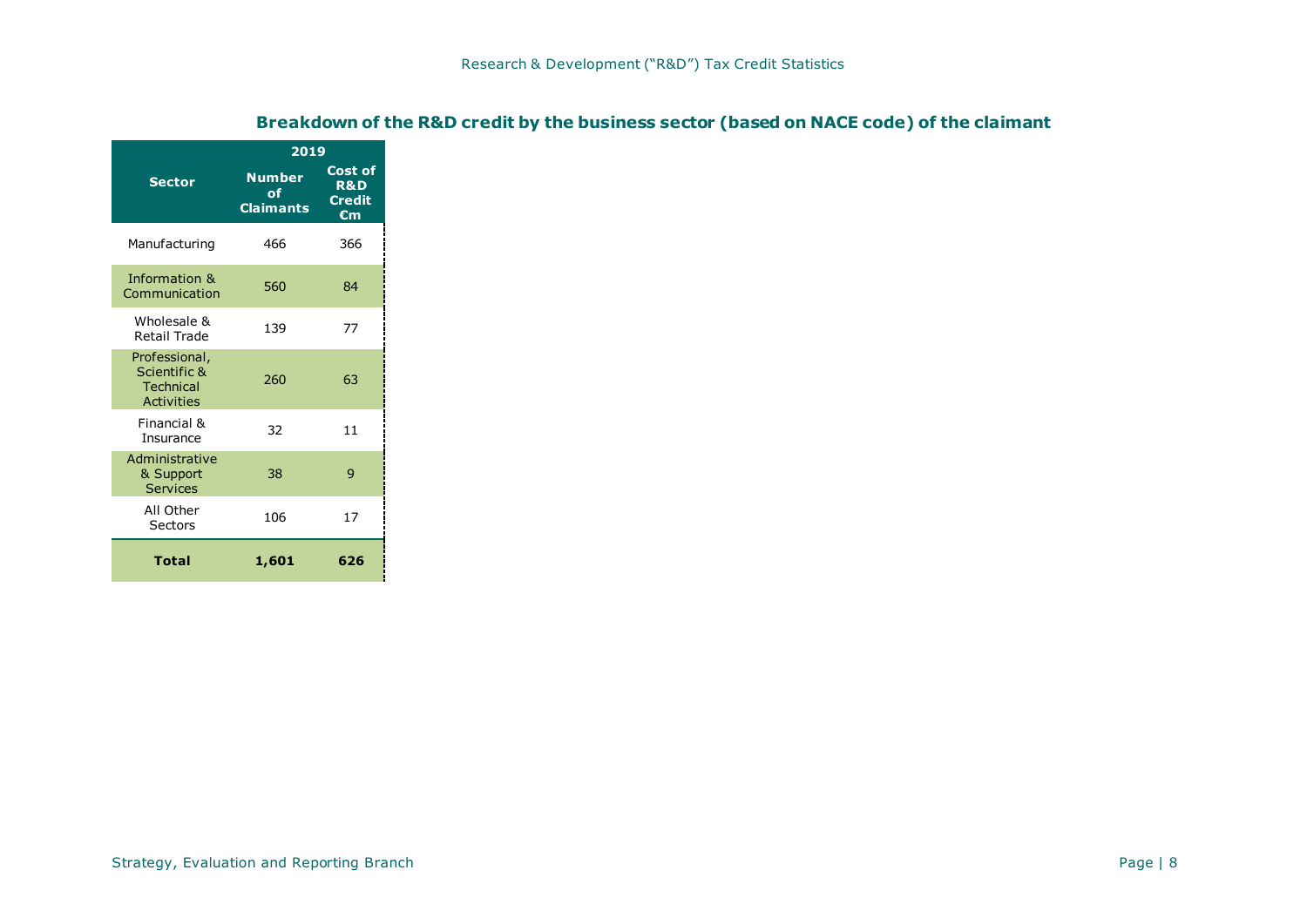| 2012                                 |                                         |                                                            | 2013                                    |                                                            |                                         | 2014                                                       |                                         | 2015                                                       | 2016                                    |                                                            | 2017                                           |                                                            | 2018                                           |                                                            |
|--------------------------------------|-----------------------------------------|------------------------------------------------------------|-----------------------------------------|------------------------------------------------------------|-----------------------------------------|------------------------------------------------------------|-----------------------------------------|------------------------------------------------------------|-----------------------------------------|------------------------------------------------------------|------------------------------------------------|------------------------------------------------------------|------------------------------------------------|------------------------------------------------------------|
| <b>Number of</b><br><b>Employees</b> | Number<br><b>of</b><br><b>Claimants</b> | Cost of<br><b>R&amp;D</b><br><b>Credit</b><br>$\epsilon$ m | <b>Number</b><br>of<br><b>Claimants</b> | Cost of<br><b>R&amp;D</b><br><b>Credit</b><br>$\epsilon$ m | <b>Number</b><br>of<br><b>Claimants</b> | Cost of<br><b>R&amp;D</b><br><b>Credit</b><br>$\epsilon$ m | <b>Number</b><br>of<br><b>Claimants</b> | Cost of<br><b>R&amp;D</b><br><b>Credit</b><br>$\epsilon$ m | <b>Number</b><br>of<br><b>Claimants</b> | Cost of<br><b>R&amp;D</b><br><b>Credit</b><br>$\epsilon$ m | <b>Number</b><br><b>of</b><br><b>Claimants</b> | Cost of<br><b>R&amp;D</b><br><b>Credit</b><br>$\epsilon$ m | <b>Number</b><br><b>of</b><br><b>Claimants</b> | Cost of<br><b>R&amp;D</b><br><b>Credit</b><br>$\epsilon$ m |
| Less than 10                         | 549                                     | 38                                                         | 549                                     | 46                                                         | 528                                     | 44                                                         | 502                                     | 39                                                         | 470                                     | 38                                                         | 475                                            | 38                                                         | 409                                            | 31                                                         |
| 11 to 49                             | 554                                     | 46                                                         | 584                                     | 153                                                        | 563                                     | 45                                                         | 560                                     | 47                                                         | 550                                     | 48                                                         | 549                                            | 51                                                         | 443                                            | 39                                                         |
| 50 to 249                            | 313                                     | 57                                                         | 326                                     | 68                                                         | 341                                     | 60                                                         | 330                                     | 62                                                         | 334                                     | 61                                                         | 331                                            | 69                                                         | 305                                            | 58                                                         |
| $250+$                               | 127                                     | 141                                                        | 117                                     | 154                                                        | 138                                     | 404                                                        | 143                                     | 560                                                        | 152                                     | 523                                                        | 150                                            | 290                                                        | 146                                            | 226                                                        |
| <b>Total</b>                         | 1,543                                   | 282                                                        | 1,576                                   | 421                                                        | 1,570                                   | 553                                                        | 1,535                                   | 708                                                        | 1,506                                   | 670                                                        | 1,505                                          | 448                                                        | 1,303                                          | 355                                                        |

## **Breakdown of the R&D credit by size (based on employee numbers) of the claimant**

|                                      | 2019                                    |                                                         |
|--------------------------------------|-----------------------------------------|---------------------------------------------------------|
| <b>Number of</b><br><b>Employees</b> | <b>Number</b><br>оf<br><b>Claimants</b> | <b>Cost of</b><br><b>R&amp;D</b><br><b>Credit</b><br>€m |
| Less than 10                         | 531                                     | 33                                                      |
| 11 to 49                             | 535                                     | 55                                                      |
| 50 to 249                            | 354                                     | 90                                                      |
| $250+$                               | 181                                     | 449                                                     |
| Total                                | 1,601                                   | 626                                                     |